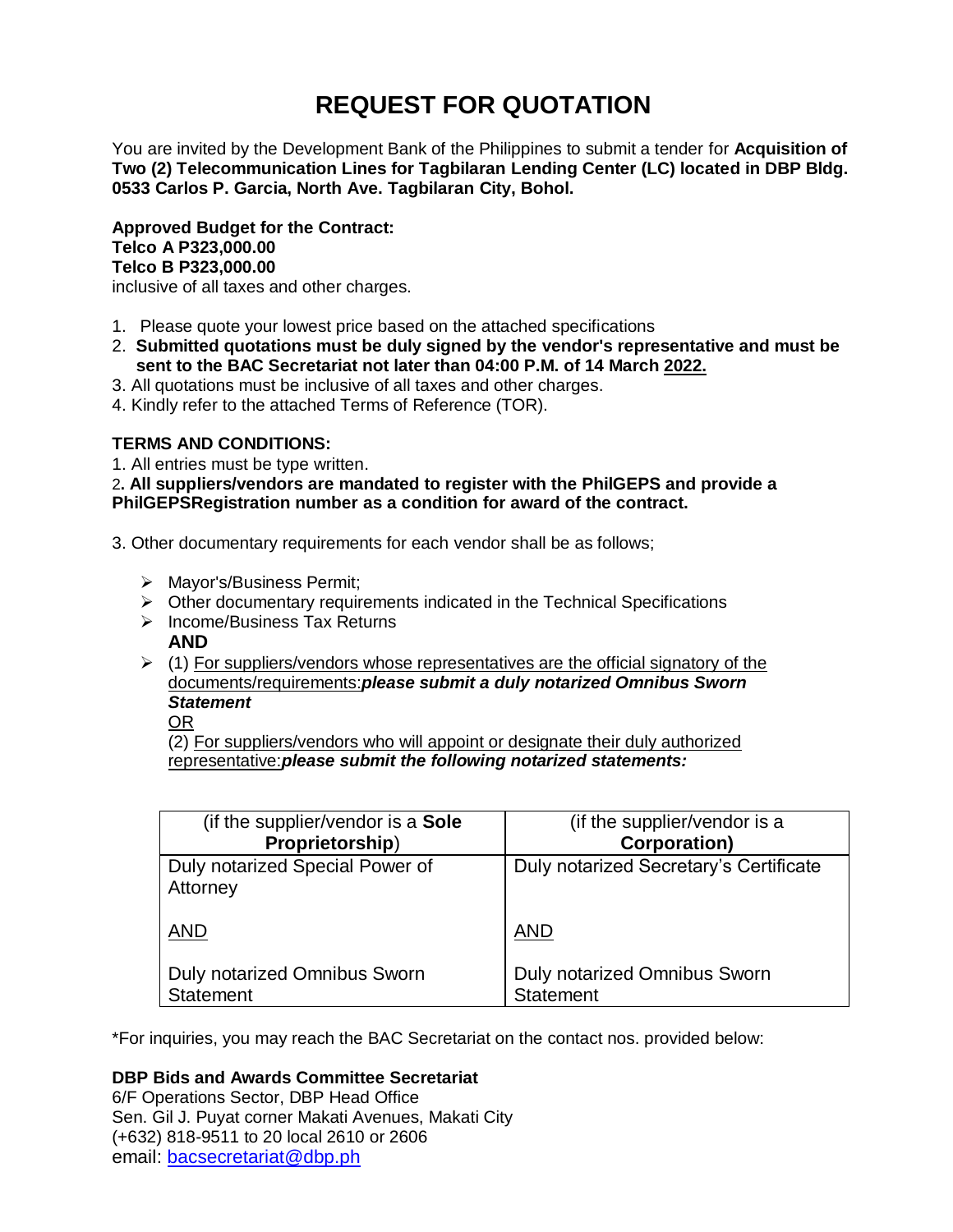ACQUISITION OF NEW, ADDITIONAL AND/OR REPLACEMENT TELECOMMUNICATION LINE/CONNECTIVITY SERVICE FOR THE DEVELOPMENT BANK OF THE PHILIPPINES (DBP)-TAGBILARAN LENDING CENTER

#### APPROVED BUDGET FOR THE CONTRACT: Telco A Php: 323,000 Telco B Php: 323,000

#### **TECHNICAL SPECIFICATIONS**

#### A. BACKGROUND

R.,

The telecommunication connectivity service (line) is for the connection of DBP online systems, services and facilities in any of the following DBP remote sites:

- A.1. Branch Office, including:
	- A.1.a. Lending Center
	- A.1.b. Cash Center
	- A.1.c. Branch-Lite Unit
- A.2. Automated Teller Machine (ATM)

#### **B. OBJECTIVE**

To acquire stable, reliable and secure telecommunication connectivity/line service to link DBP remote sites to the Head Office from an authorized and qualified telecommunication service provider (Telco).

#### C. COVERAGE OF THE CONTRACT

The contract will be for a one (1) year period starting from date of acceptance of service with the option for automatic renewal.

## D. MINIMUM SPECIFICATIONS

- D.1. Connectivity/Line Service Availability
	- > The minimum availability of service is 99.6%.
- D.2. Connectivity/Line Specifications
- D.2.a. Branch Office  $\sqrt{ }$ 
	- D.2.a.i. Wired MPLS/VPN, Radio Last Mile or VSAT connection with minimum of 2 Mbps bandwidth
	- D.2.a.ii. Must be Ku Band or C Band for the VSAT
	- D.2.a.iii. Inclusive network equipment, such as router and or router/modem, must not be on End-of-Life/End-of-Support status within the contract period
	- D.2.a.iv. Router must support GRE/mGRE tunneling and IP Security (ex. dynamic VPN) and SNMP
	- D.2.a.v. DBP shall have the full access of the router
	- D.2.a.vi. Provide near real time and historical link monitoring
- D.2.b. ATM Wired  $\Box$ 
	- D.2.b.i. VPN connection at least 128 Kbps via MPLS
	- D.2.b.ii. Inclusive network equipment, such as router and or router/modem, must not be on End-of-Life/End-of-Support status within the contract period
	- D.2.b.iii. Support GRE tunneling and SNMP
	- D.2.b.iv. Provide near real time and historical link monitoring

Annex A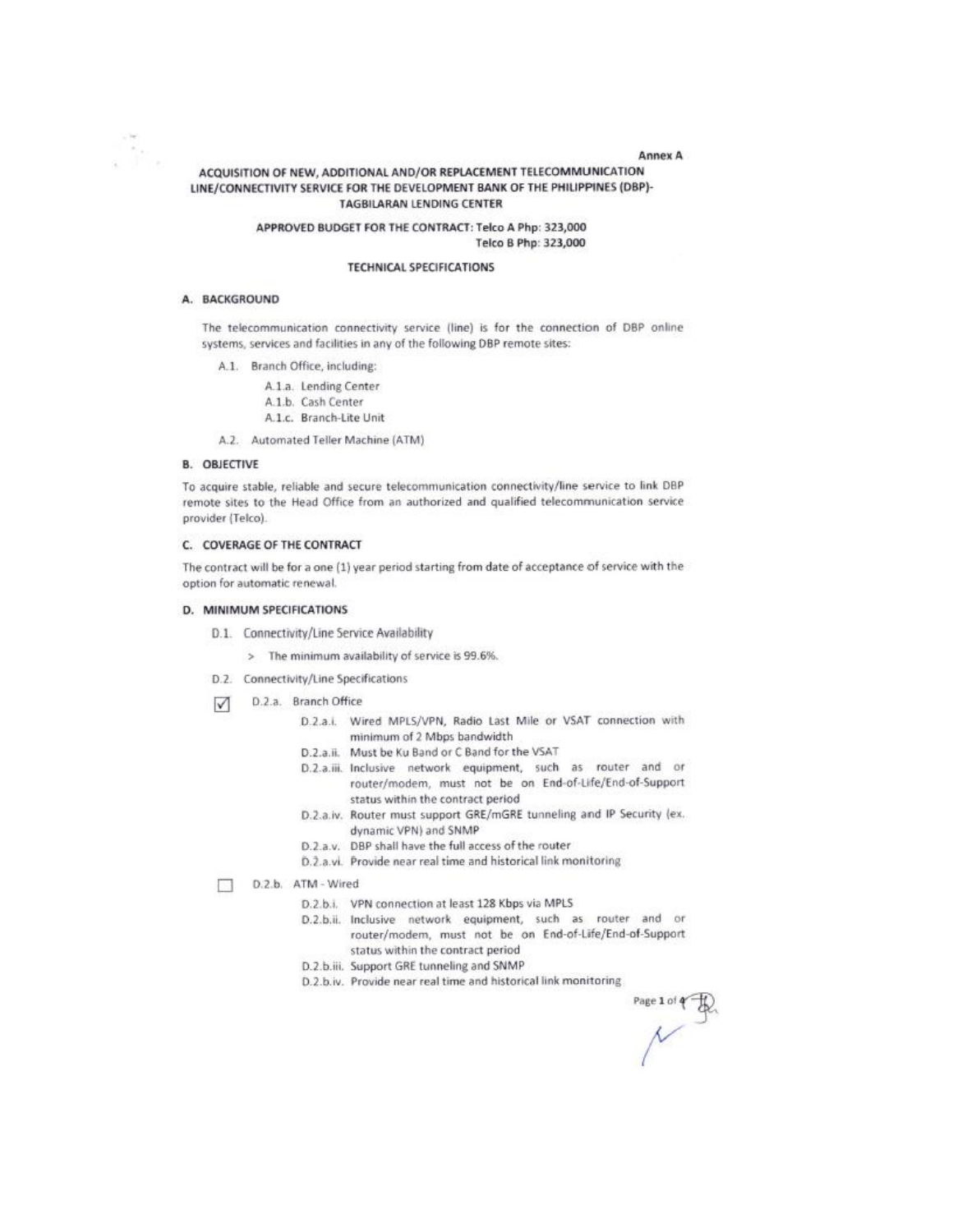$\Box$  D.2.c. ATM - Wireless

 $\mathcal{P} \times \mathcal{P} \to \mathcal{P}$ 

- D.2.c.i. Provide data transmission function by public GPRS/ GSM network or higher
- D.2.a.vii. Inclusive network equipment, such as router and or router/modem, must not be on End-of-Life/End-of-Support status within the contract period
- D.2.c.ii. Support GRE Tunneling and SNMP
- D.2.c.iii. Provide GUI access for local and remote management
- D.2.c.iv. Operate at -30~+75°C temperature
- D.2.c.v. Has LED status indication
- D.2.c.vi. Support RJ45 console port
- D.2.c.vii. Include: 1 power cord, 2 antennas, 1 console cable, 1 set documentation
- D.2.c.viii. Provide near real time and historical link monitoring.
- D.2.c.ix. Meet the average latency requirement of not greater than 200ms measured using the Ping utility or any similar mobile applications
- D.2.c.x. Meet signal requirement of not less than 2 bars measured using mobile or similar devices capable of said measurement
- D.2.c.xi. DBP shall have full access to the Modem/Router
- D.3. Support Services and Incident Management
	- D.3.a. The Telco shall provide 24 x 7 onsite, telephone and email support. For every service unavailability/downtime reported, the response time shall be within thirty (30) minutes.
	- D.3.b. Upon the occurrence of service unavailability/downtime, the Telco shall:
		- D.3.b.i. Conduct problem isolation/resolution and link restoration activities
		- D.3.b.ii. Notification via electronic mail (E-mail) and telephone within one (1) hour of the occurrence
		- D.3.b.iii. Minimum of twice a day status report to DBP via E-Mail
		- D.3.b.iv. Estimated time of arrival (ETA) if onsite activities required
		- D.3.b.v. Estimated time of resolution (ETR)
		- D.3.b.vi. Root cause
		- D.3.b.vii. Comply with DBP policies on security and confidentiality during support services.
	- D.3.c. The Telco shall submit an incident report stating the reason/s for the outage and detailing the steps undertaken to resolve a particular problem upon DBP's request.
- D.4. Service Performance Review
	- > The Telco shall conduct a performance review session at least once every quarter of a year

#### E. TELECOMMUNICATION CONNECTIVITY/LINE REQUIREMENT CLASSIFICATION

The primary objective of the following provisions is to have multiple Telcos per site, providing service redundancy, high availability and avoiding single point of failure.

E.1. New Telecommunication Line Requirement

E.1.a. Covered Sites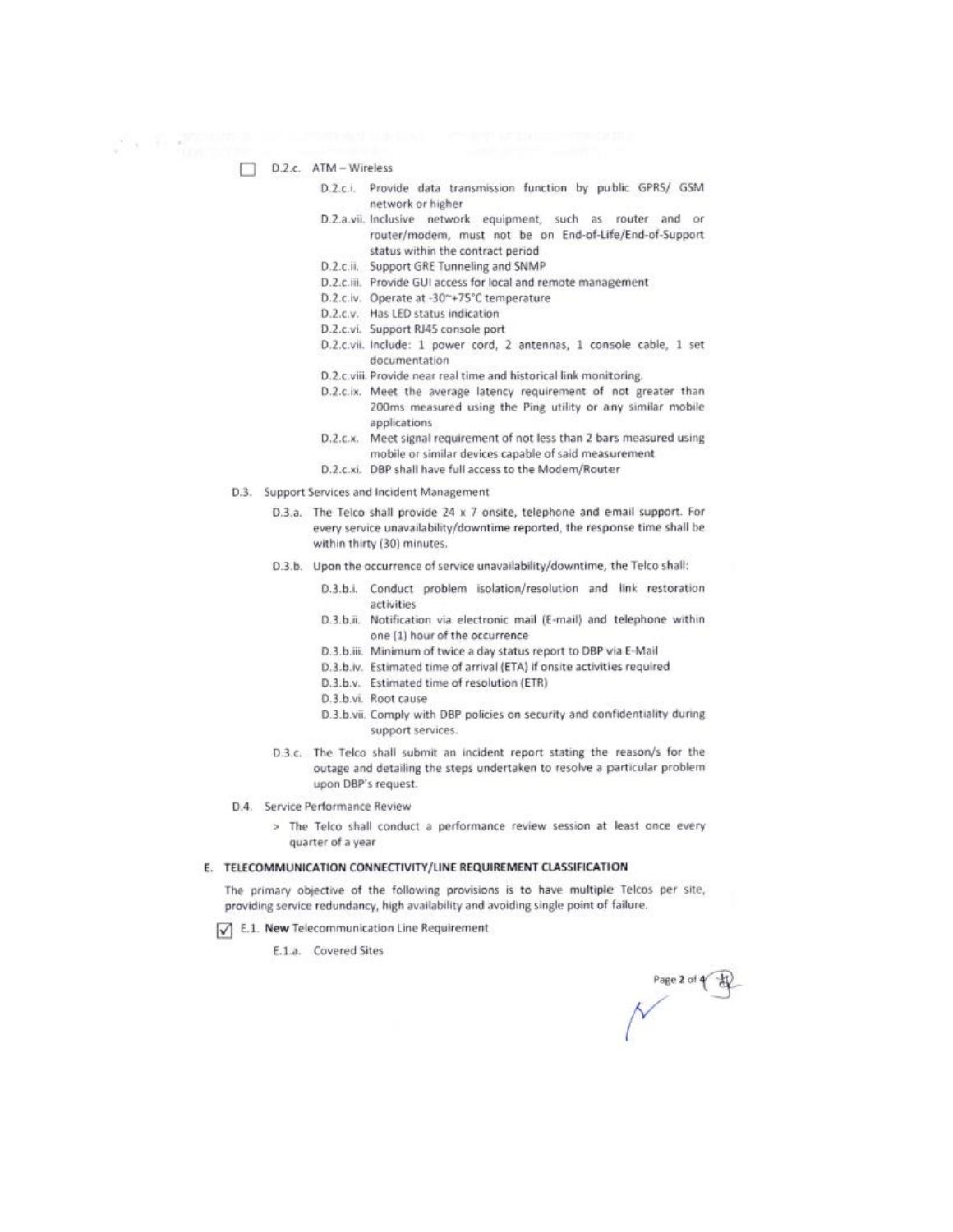- > New remotes sites
- E.1.b. Telco Selection Criteria

 $\epsilon \rightarrow -250000$ 

- > Telecommunication Line for Branch Office
	- E.1.b.i. Two (2) different Telcos (Telco A and Telco B) shall be selected
	- E.1.b.ii. Telco A is the lowest (winning) provider
	- E.1.b.iii. Telco B is the second lowest provider
	- > Telecommunication Line for Additional ATM Facility of a Branch Office
		- E.1.b.iv. The Telco must be different from the one which has the majority or most of the telecommunication connectivity services provided for the ATM/s of that Branch Office
- E.2. Additional Telecommunication Line Requirement
	- E.2.a. Covered Sites
		- > For existing sites with existing telecommunication line/s
	- E.2.b. Telco Exception
		- > The Telco/s of the existing line/s servicing the site shall not be invited and will not be allowed to participate
- T. E.3. Replacement Telecommunication Line Requirement
	- E.3.a. Covered Sites
		- > For existing sites with existing telecommunication line/s
	- E.3.b. Telco Exception
		- E.3.b.i. For Telco Redundancy Replacement
			- > The Telco of the existing line/s servicing the site including the one to be replaced shall not be invited and will not be allowed to participate
		- E.3.b.ii. Replacement for the Purpose of Telecommunication Line Capacity (Bandwidth) Upgrade
			- > The Telco of the other existing line/s servicing the site (i.e., other than the one to be replaced) shall not be invited and will not be allowed to participate
		- E.3.b.iii. For Wireless to Wired Facility Replacement
			- > The Telco of the other existing line/s servicing the site (i.e., other than the one to be replaced) shall not be invited and will not be allowed to participate

#### F. DISCONTINUANCE OF SERVICE

DBP can opt to discontinue the service within the contract period without pre-termination fee/s, if the Telco provider fails to meet the required minimum availability of service, specified in item D.1, for three (3) consecutive months (3-strike rule)

G. PAYMENT

The payment shall be in a monthly basis every after the service acceptance.

rage 3 of  $\overline{+}$